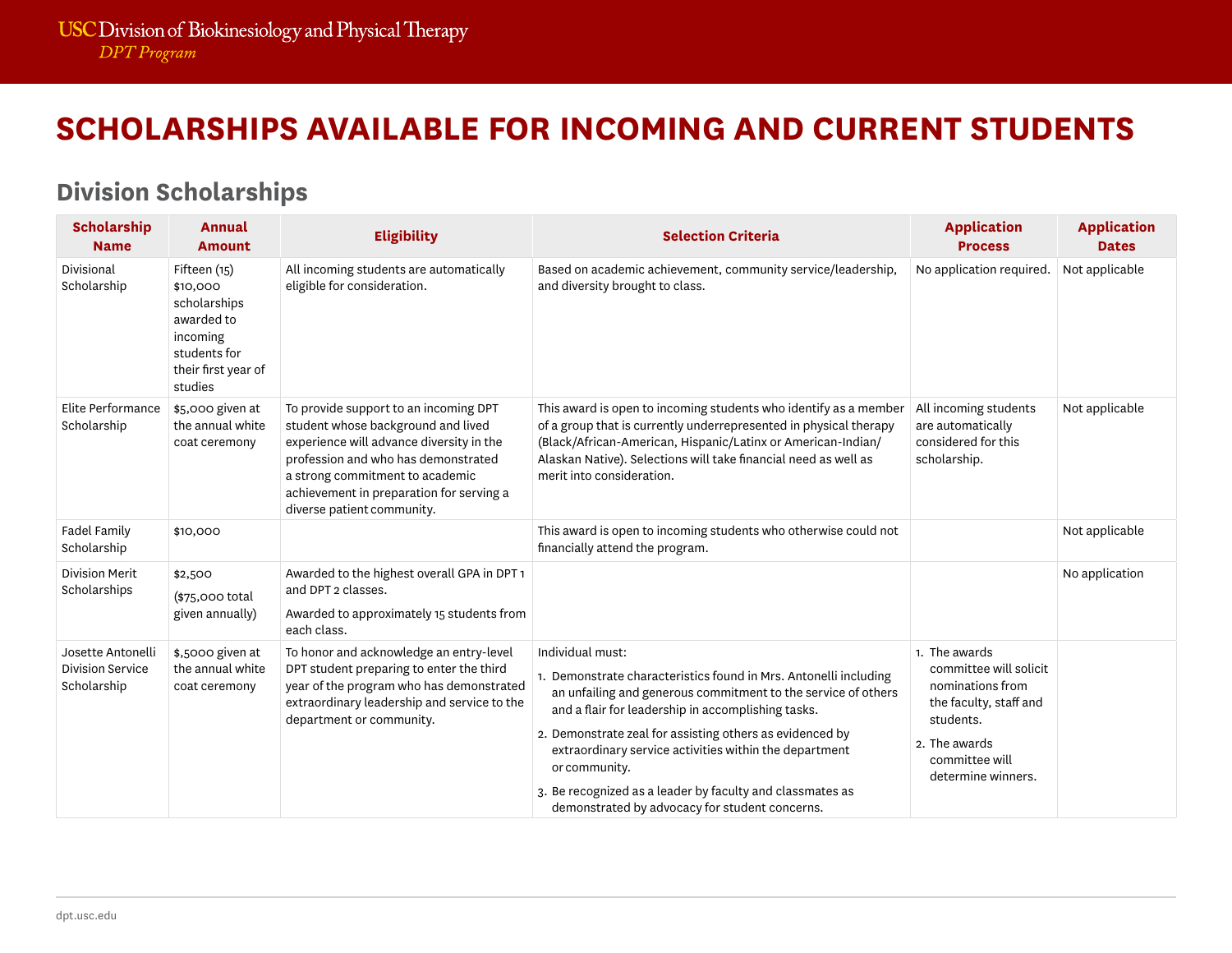| Scholarship<br><b>Name</b>                                                                   | Annual<br><b>Amount</b>                               | <b>Eligibility</b>                                                                                                                                                                                 | <b>Selection Criteria</b>                                                                                                                                                                                                                                                                                                                                                                                                                                                                                                                                                                                                                                                                                                                                                                      | <b>Application</b><br><b>Process</b>                                                                                                                                                                                                                                       | <b>Application</b><br><b>Dates</b> |
|----------------------------------------------------------------------------------------------|-------------------------------------------------------|----------------------------------------------------------------------------------------------------------------------------------------------------------------------------------------------------|------------------------------------------------------------------------------------------------------------------------------------------------------------------------------------------------------------------------------------------------------------------------------------------------------------------------------------------------------------------------------------------------------------------------------------------------------------------------------------------------------------------------------------------------------------------------------------------------------------------------------------------------------------------------------------------------------------------------------------------------------------------------------------------------|----------------------------------------------------------------------------------------------------------------------------------------------------------------------------------------------------------------------------------------------------------------------------|------------------------------------|
| Helen Hislop<br>Scholarship in<br>Support of Vision<br>and Excellence in<br>Physical Therapy | \$,5000 given at<br>the annual white<br>coat ceremony | To honor and acknowledge an entry-level<br>DPT student preparing to enter the 3rd<br>year of the program who demonstrates<br>leadership and excellence in physical<br>therapy.                     | Individuals must:<br>1. Demonstrate characteristics found in Dr. Hislop including a<br>commitment to bring excellence to the profession of physical<br>therapy through accomplishments in leadership, education,<br>research, and clinical practice.<br>2. Be recognized within the faculty and class as a leader as<br>evidenced by actions that demonstrate a commitment to and<br>vision for the physical therapy profession.<br>3. Demonstrate scholastic achievement as evidenced by a<br>minimum GPA of 3.2.<br>4. Demonstrate skill in writing and speaking as evidenced by<br>exemplary documentation in the clinic, written papers and<br>examinations and oral presentations.<br>5. Demonstrate clinical achievement as evidenced by exemplary<br>performance in clinical rotations. | The awards committee<br>will review the GPA and<br>research activities of<br>entry-level DPT students<br>and determine the list<br>of eligible candidates as<br>well as the winner.                                                                                        |                                    |
| Jacquelin Perry                                                                              | \$,5000 given at<br>the annual white<br>coat ceremony | To honor and acknowledge a student in<br>the Doctor of Philosophy program who<br>has performed with high distinction at this<br>point in their studies.                                            | Individuals must:<br>1. Demonstrate characteristics that are found in Dr. Perry<br>including an uncompromising standard of excellence in all<br>things scholastic, clinical, and investigative.<br>2. Demonstrate scholastic achievement as evidenced by a<br>minimum GPA of 3.5.<br>3. Demonstrate achievement as evidenced by clinical,<br>educational, or service activities that advance Biokinesiology.<br>4. Demonstrate investigative achievement by achieving candidacy.                                                                                                                                                                                                                                                                                                               | 1. All BKN students<br>will be requested to<br>submit an updated<br>CV by the end of the<br>spring semester.<br>2. The awards<br>committee will review<br>the CVs and GPAs<br>of all BKN students<br>who qualify and will<br>determine the list of<br>eligible candidates. |                                    |
| Kathy Bice<br>Scholarship                                                                    | \$5,000 given at<br>the annual white<br>coat ceremony | To honor and acknowledge a graduating<br>entry-level DPT student who has<br>volunteered their time and talent to the<br>profession of physical therapy with the<br>spirit exemplified by Ms. Bice. | Individual must:<br>1. Demonstrate enthusiasm and zeal for the physical therapy<br>profession as demonstrated by volunteer activity within the<br>physical therapy profession.<br>2. Demonstrate active involvement in the student organization<br>within the APTA and/or student organization within USC and the<br>department.Demonstrate active participation at local, state, or<br>national levels of the profession.<br>3. Be a forward-thinker in elevating the standard of our profession.                                                                                                                                                                                                                                                                                             | Nomination<br>includes a letter of<br>recommendation from<br>a CI.                                                                                                                                                                                                         | Summer                             |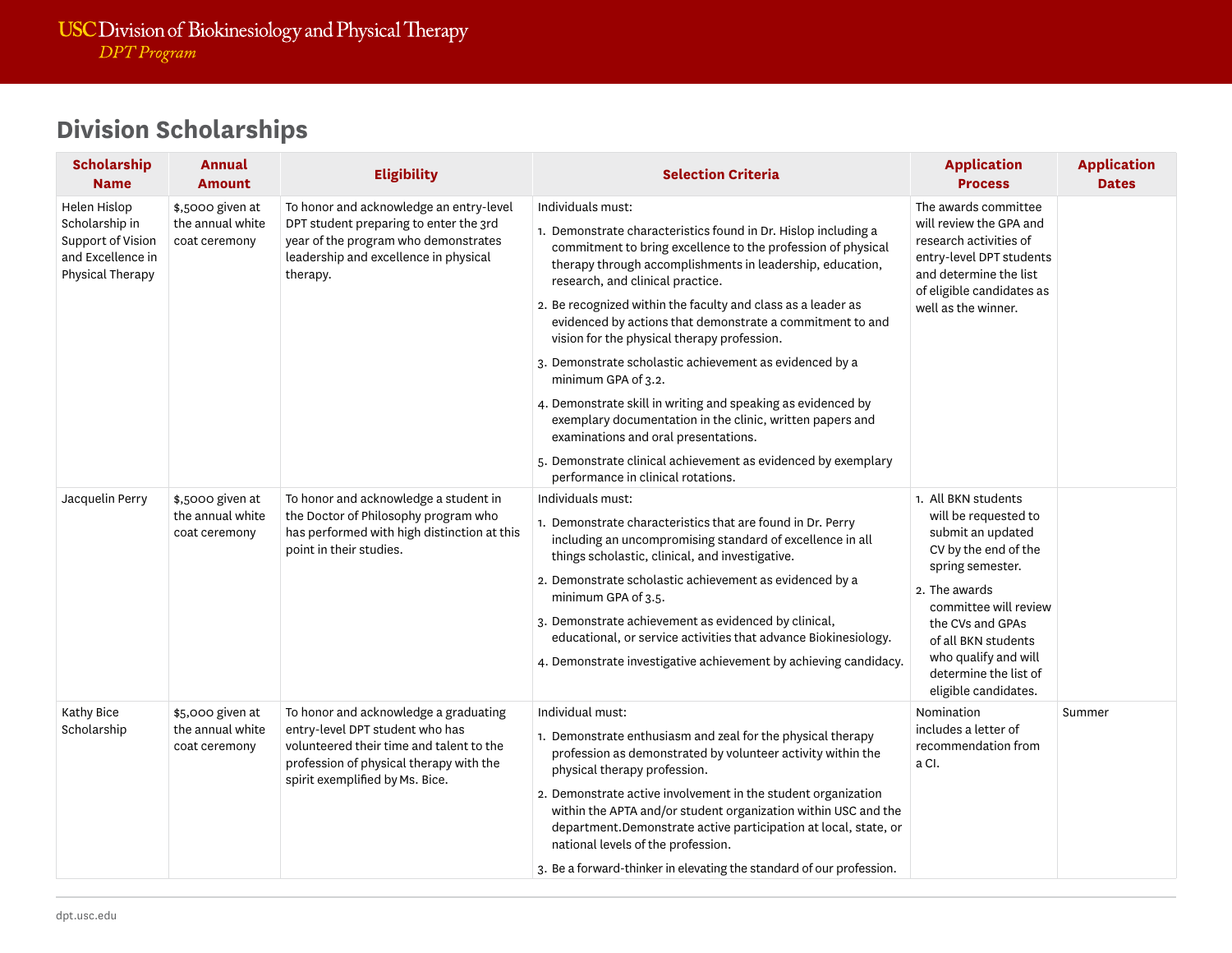| <b>Scholarship</b><br><b>Name</b>                              | <b>Annual</b><br><b>Amount</b> | <b>Eligibility</b>                                                                                                                                                                                                                                          | <b>Selection Criteria</b>                                                                                                                                                                                      | <b>Application</b><br><b>Process</b>                                                                                                                                         | <b>Application</b><br><b>Dates</b> |
|----------------------------------------------------------------|--------------------------------|-------------------------------------------------------------------------------------------------------------------------------------------------------------------------------------------------------------------------------------------------------------|----------------------------------------------------------------------------------------------------------------------------------------------------------------------------------------------------------------|------------------------------------------------------------------------------------------------------------------------------------------------------------------------------|------------------------------------|
| PTMLA                                                          | Varies                         | Incoming first-year DPT students who are<br>a member of the following racial/ethnic<br>minority groups: African-American or<br>Black, American Indian/Alaska Native, and<br>Hispanic/Latino/LatinX.                                                         | The applicant must be:                                                                                                                                                                                         | Application will be                                                                                                                                                          | TBD                                |
| Scholarship                                                    |                                |                                                                                                                                                                                                                                                             | 1. A member of one of the following racial/ethnic minority groups:<br>African-American or Black, American Indian/Alaska Native, and<br>Hispanic/Latino/LatinX.                                                 | emailed out to the<br>incoming first-year class<br>in the Summer prior<br>start of first year in                                                                             |                                    |
|                                                                |                                |                                                                                                                                                                                                                                                             | 2. In the year the award is given, the student must be enrolled<br>in their first academic year at the University of Southern<br>California's Doctor of Physical Therapy education program.                    | DPT program.                                                                                                                                                                 |                                    |
|                                                                |                                |                                                                                                                                                                                                                                                             | 3. The student must show evidence of community contributions in<br>minority affairs prior to their acceptance at USC.                                                                                          |                                                                                                                                                                              |                                    |
|                                                                |                                |                                                                                                                                                                                                                                                             | 4. The student must possess potential for superior achievement<br>and personal interest in minority affairs.                                                                                                   |                                                                                                                                                                              |                                    |
|                                                                |                                |                                                                                                                                                                                                                                                             | 5. One letter of recommendation from a previous professor,<br>advisor, employer, etc. that can speak to the student's<br>contribution to the community serving minority populations.                           |                                                                                                                                                                              |                                    |
|                                                                |                                |                                                                                                                                                                                                                                                             | 6. Complete application and the attached essay.                                                                                                                                                                |                                                                                                                                                                              |                                    |
| Diversity, Equity,<br>and Inclusion<br>Champion<br>Scholarship | Varies                         | To honor and acknowledge a student<br>preparing to enter the third year of the DPT<br>program or candidacy in the BKN Ph.D.<br>program who demonstrates leadership in<br>promoting social justice, diversity, equity,<br>and inclusion across the division. | 1. Demonstrate a strong commitment to advancing awareness,<br>knowledge and skills related to diversity, equity, and inclusion.<br>2. Demonstrate scholastic achievement as evidenced by a<br>minimum 3.2 GPA. | 1. Complete a 500 word<br>essay summarizing<br>the individual's<br>contributions that<br>meet the eligibility<br>criteria since starting<br>graduate school<br>(DPT or BKN). | June                               |
|                                                                |                                |                                                                                                                                                                                                                                                             |                                                                                                                                                                                                                | 2. Submit 2 letters<br>of reference that<br>speak directly to the<br>applicant's merit for<br>consideration for<br>this scholarship.                                         |                                    |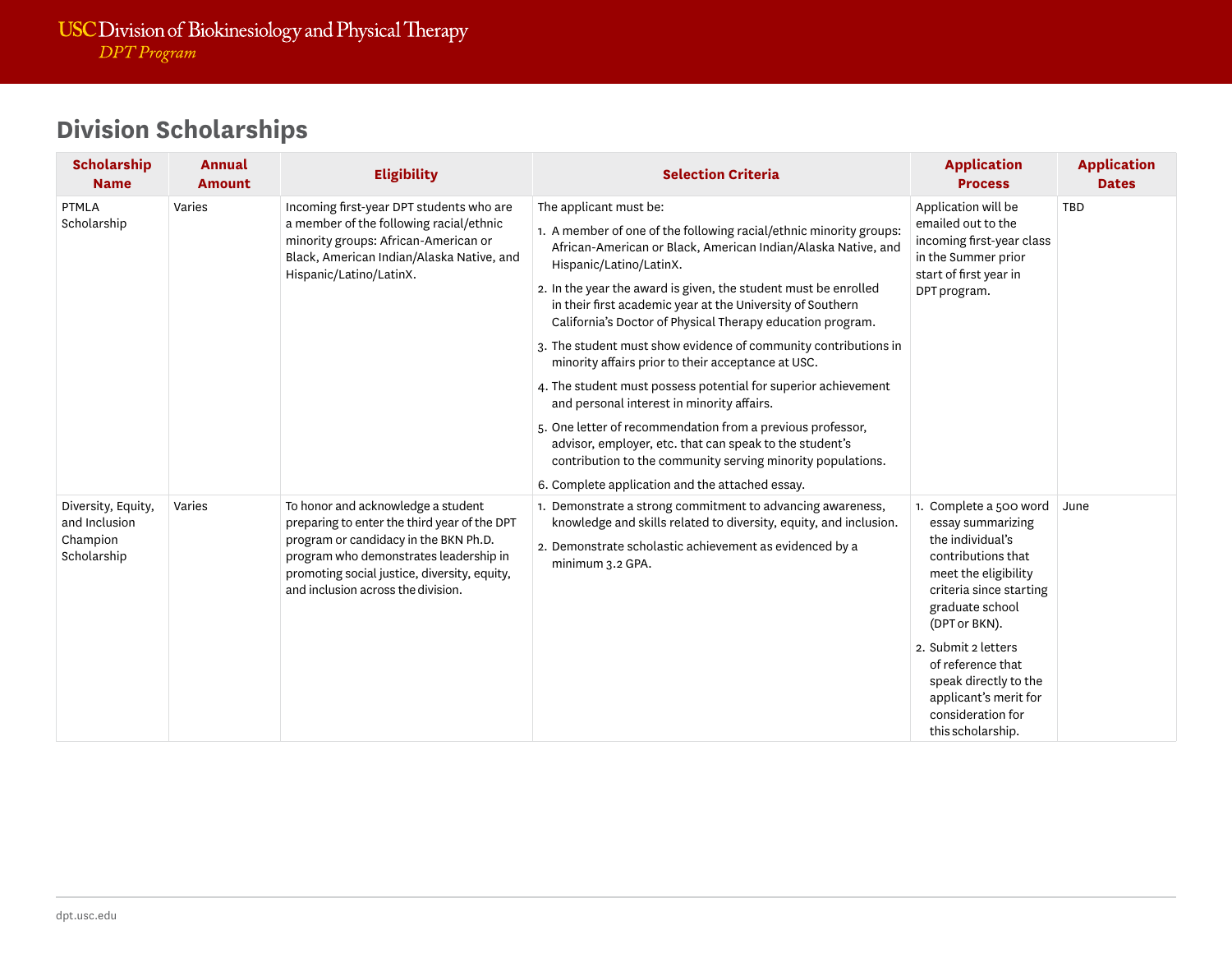| <b>Scholarship</b><br><b>Name</b>   | Annual<br><b>Amount</b>                               | <b>Eligibility</b>                                                                                                                                                                                                                                                                                                                                                                                                                | <b>Selection Criteria</b>                                                                                                                                                                                                                                                                                                                                                                                                                                                                                                                                                                                                                                                                     | <b>Application</b><br><b>Process</b>                                                                                                                                                                      | <b>Application</b><br><b>Dates</b> |
|-------------------------------------|-------------------------------------------------------|-----------------------------------------------------------------------------------------------------------------------------------------------------------------------------------------------------------------------------------------------------------------------------------------------------------------------------------------------------------------------------------------------------------------------------------|-----------------------------------------------------------------------------------------------------------------------------------------------------------------------------------------------------------------------------------------------------------------------------------------------------------------------------------------------------------------------------------------------------------------------------------------------------------------------------------------------------------------------------------------------------------------------------------------------------------------------------------------------------------------------------------------------|-----------------------------------------------------------------------------------------------------------------------------------------------------------------------------------------------------------|------------------------------------|
| <b>Beth E Fisher</b><br>Scholarship | \$5,000 given at<br>the annual white<br>coat ceremony | To honor and acknowledge an entry-<br>level DPT student preparing to enter the<br>third year who demonstrates empathy<br>for the patient's perspective, the ability<br>to integrate knowledge from a variety of<br>sources and apply it in new and innovative<br>ways, and the potential to contribute to the<br>advancement of clinical practice.                                                                                | The individual must:<br>1. Demonstrate the characteristics found in an expert clinician as<br>illustrated by the patient care and teaching of Beth Fisher.<br>2. Complete a 750-word essay expressing the individual's<br>perspective on the practice of physical therapy and description<br>of exemplary patient care and plan to contribute to the<br>progression of physical therapy practice.<br>3. Submit three letters of reference that speak to the applicant's<br>personal characteristics, clinical abilities, and potential to<br>contribute to the profession.<br>4. Demonstrate a financial need.<br>5. Demonstrate scholastic achievement as evidenced by a<br>minimum 3.2 GPA. | 1. Qualified applicants<br>should submit an<br>application to the<br>department by the<br>first Friday of June.<br>2. A selection<br>committee chaired<br>by Dr. Beth Fisher will<br>review applications. | Spring                             |
| Larry and Sally Ho<br>Scholarship   | \$,5000 given<br>at white coat<br>ceremony            | The student who receives the Larry and<br>Sally Ho Scholarship exemplifies the high<br>standards of quality practice and caring<br>that are the hallmarks of Larry and Sally<br>Ho. The Larry and Sally Ho Scholarship is<br>given to a DPT student for the third year<br>of study in the program. The recipient will<br>be identified with one of the top GPAs in<br>the class as well as excellence in clinical<br>performance. | Members of the Clinical Education Program will provide a short<br>list of students to the Ho's to review. Recommendations are<br>made based on comments from the CI recorded by the faculty<br>during the midterm site visits, CPI rankings and comments, and<br>consideration to GPA. All students have between 16 and 18 weeks<br>of clinical experience to date. GPAs are all 3.8 or above. The Ho's<br>then ask each student to respond to a list of questions aimed at<br>clinical practice philosophy.                                                                                                                                                                                  |                                                                                                                                                                                                           |                                    |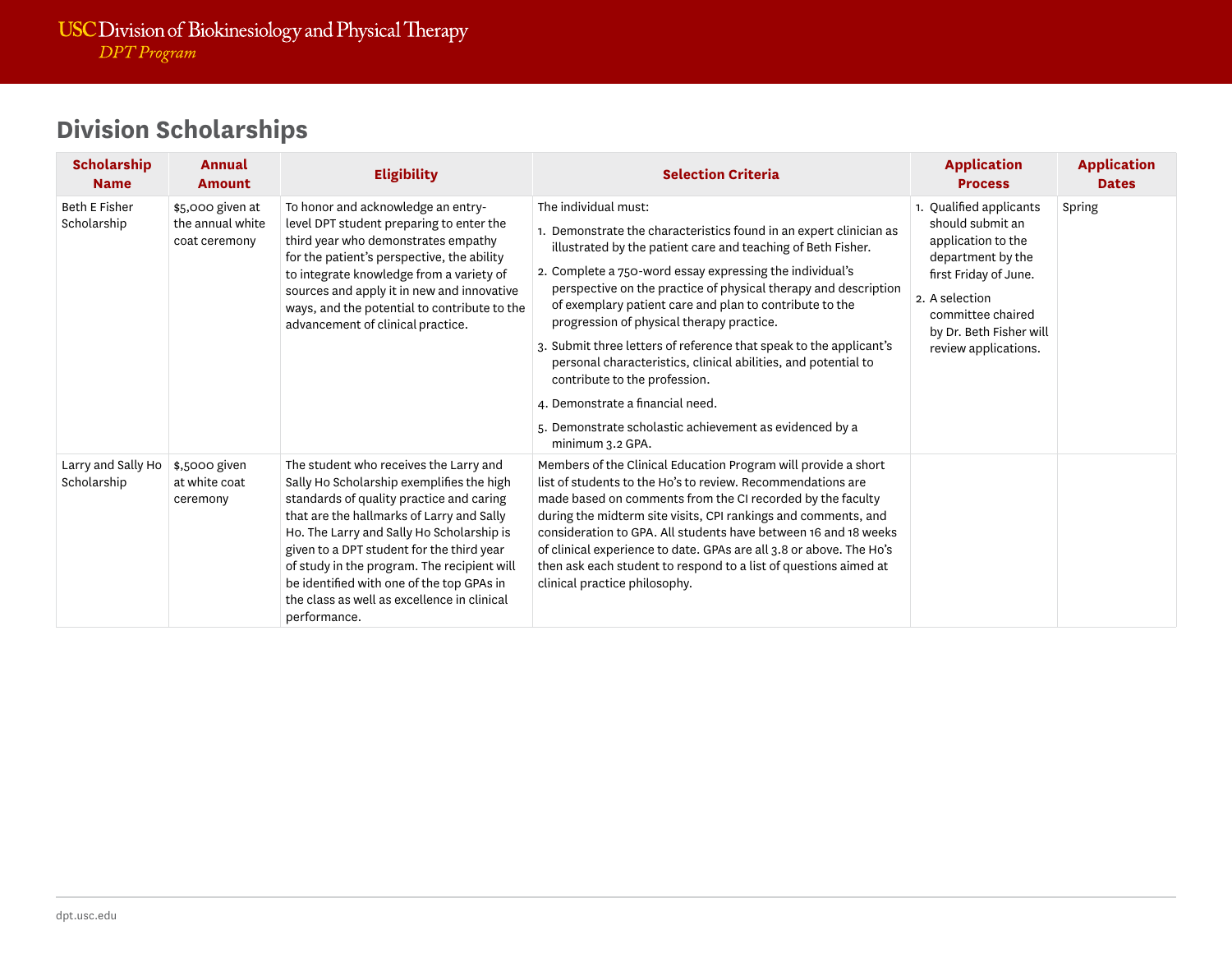| <b>Scholarship</b><br><b>Name</b> | Annual<br><b>Amount</b>                                               | <b>Eligibility</b>                                                                                                                                                                                                                                                                                                                                                                                                                                                                  | <b>Selection Criteria</b>                                                                                                                                                                                                                                                                                                                                                                                                                                                                                                          | <b>Application</b><br><b>Process</b>                                                         | <b>Application</b><br><b>Dates</b>                                                                                                                                                                                                                                                                                                                         |
|-----------------------------------|-----------------------------------------------------------------------|-------------------------------------------------------------------------------------------------------------------------------------------------------------------------------------------------------------------------------------------------------------------------------------------------------------------------------------------------------------------------------------------------------------------------------------------------------------------------------------|------------------------------------------------------------------------------------------------------------------------------------------------------------------------------------------------------------------------------------------------------------------------------------------------------------------------------------------------------------------------------------------------------------------------------------------------------------------------------------------------------------------------------------|----------------------------------------------------------------------------------------------|------------------------------------------------------------------------------------------------------------------------------------------------------------------------------------------------------------------------------------------------------------------------------------------------------------------------------------------------------------|
| Sykes Scholarship<br>(Peds)       | \$5,000<br>scholarship<br>is awarded at<br>the white coat<br>ceremony | The award is given to a student at the<br>completion of the second year as a DPT<br>student. The scholarship is named after<br>Dr. Tracy Sykes (USC '98) and her family.<br>Dr. Sykes graduated from the DPT program<br>and has been a member of the division's<br>Board of Councilors since 2004 and is now<br>a member of USC Board of Directors. The<br>Sykes family created the endowed Sykes<br>Family Chair in Pediatric Physical Therapy,<br>Health and Development in 2009. | 1. Candidate demonstrates a commitment to and promise of<br>contributing to pediatric physical therapy based on academic<br>and clinical performance.<br>2. Minimum 3.2 GPA after the spring semester, second year of the<br>DPT program.<br>3. Successful completion of all clinical experiences in years<br>one and two; $a$ pediatric clinical experience during these<br>years is not required. Assignment to a clinical experience in<br>pediatrics in year two or three of the DPT program is required<br>and is guaranteed. | $\cdot$ Application<br>Components<br>$\cdot$ Cover page<br>. Resume or CV<br>• Written essay | Applications are<br>Due by Feb. 15,<br>2022 via email to<br>Stacey.dusing@<br>pt.usc.edu<br>Selection and<br>Announcement:<br>The student<br>selected will be<br>notified by April 1<br>and will then work<br>with the Director of<br><b>Clinical Education</b><br>to coordinate<br>the pediatric<br>clinical experience<br>placement in the<br>third year |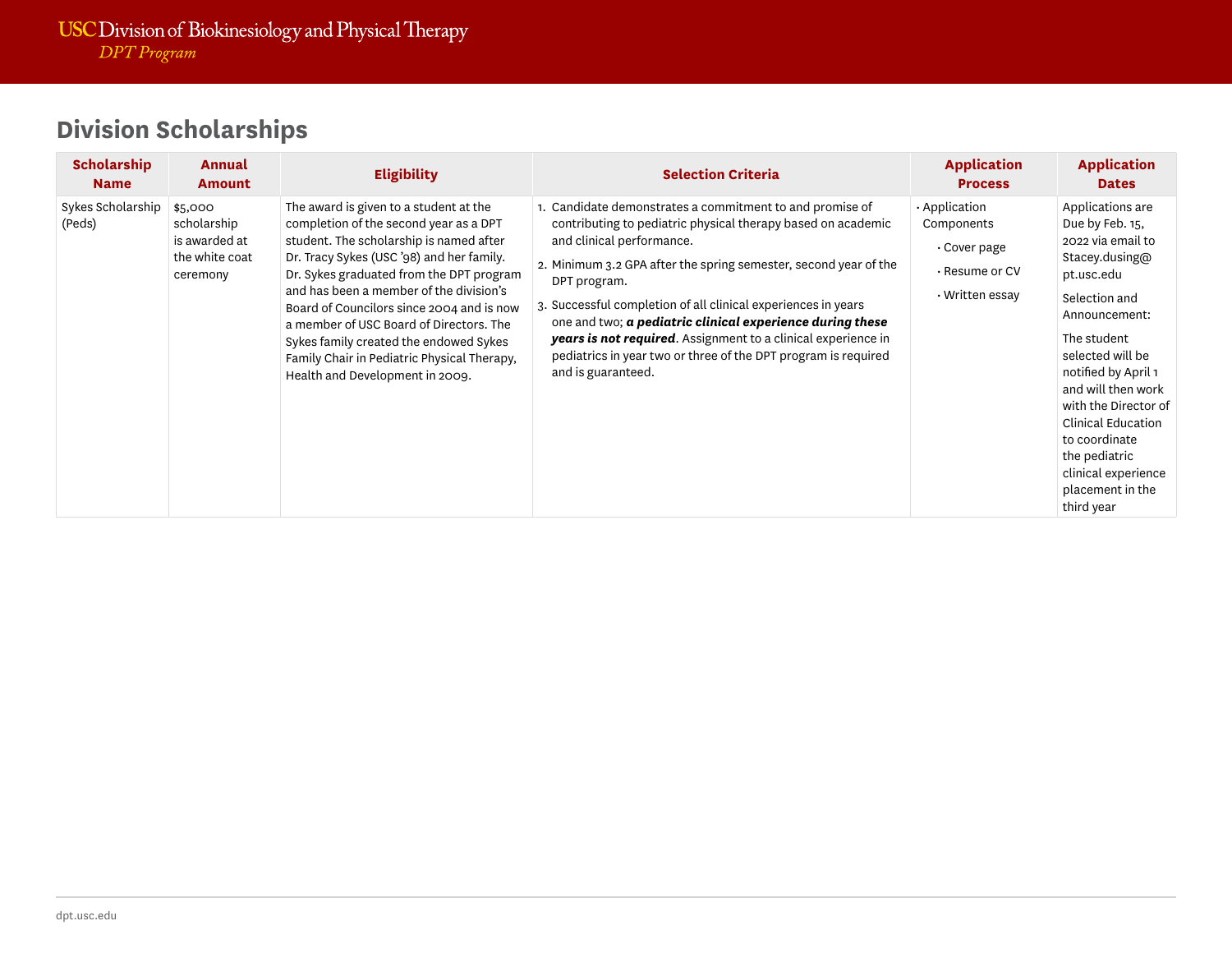### **University Scholarships**

| <b>Scholarship</b><br><b>Name</b>                    | <b>Annual</b><br><b>Amount</b>                                                                                         | <b>Eligibility</b>                                                                                       | <b>Selection Criteria</b>                                                                                                                                                                                                                                                                                                                                                                                                                                                                                                         | <b>Application</b><br><b>Process</b>                                                                                                                               | <b>Application</b><br><b>Dates</b> |
|------------------------------------------------------|------------------------------------------------------------------------------------------------------------------------|----------------------------------------------------------------------------------------------------------|-----------------------------------------------------------------------------------------------------------------------------------------------------------------------------------------------------------------------------------------------------------------------------------------------------------------------------------------------------------------------------------------------------------------------------------------------------------------------------------------------------------------------------------|--------------------------------------------------------------------------------------------------------------------------------------------------------------------|------------------------------------|
| <b>Black Alumni</b><br>Association                   | \$1,000-\$10,000<br>Approx. 130<br>awards                                                                              | Incoming students and currently enrolled<br>undergraduate, transfer, graduate &<br>professional students | Competitive candidates will have demonstrated a strong<br>leadership or community service commitment in the Black<br>Community. Selection generally prioritizes both merit and<br>financial need. Limited merit-only scholarships are available,<br>as noted on our website. Awarded students are required to<br>complete community service hours (20 hours, undergraduate<br>student; 10 hours, graduate student).                                                                                                               | Further information<br>about the scholarship<br>and application can<br>be found at http://<br>alumni.usc.edu/baa/<br>scholarships.                                 | Spring                             |
| Lambda<br><b>LGBT Alumni</b><br>Association          | \$2,000-\$5,000<br>Number of<br>awards vary                                                                            | First-year students, currently enrolled<br>undergraduate students, transfer and<br>graduate students.    | USC Lambda awards scholarships in multiple academic<br>disciplines to incoming and transferring undergraduates<br>and to graduate students regardless of sexual orientation or<br>gender identity. Scholarship awards are based on academic<br>achievement, personal merit, and contribution to the LGBT<br>community. Recipients must complete 20 hours of required<br>service.                                                                                                                                                  | Further information<br>about the scholarship<br>and application can be<br>found at https://alumni.<br>usc.edu/lambda-<br>scholarships/.                            | Spring                             |
| Latino Alumni<br>Association                         | \$2,000-\$5,000<br>Number of<br>awards vary                                                                            | Continuing undergraduate, graduate, or<br>professional students.                                         | Scholarships are awarded based on academic achievement<br>(minimum 3.0 GPA on a 4.0 scale), leadership and active<br>involvement in the Latinx community. Scholarships are awarded<br>based on financial need and merit to students enrolled full time at<br>USC. Scholars are required to participate in various professional<br>development activities throughout the year.                                                                                                                                                     | Further information<br>about the scholarship<br>and application can<br>be found at https://<br>alumni.usc.edu/laa-<br>scholarships/.                               | Spring                             |
| Norman Topping<br><b>Student Aid Fund</b><br>(NTSAF) | Amount varies<br>based on need.<br>Number of<br>awards vary.                                                           | Entering first year, transfer and graduate<br>students.                                                  | The purpose of the NTSAF is to assist entering freshman,<br>transfer, and graduate students with high financial need who also<br>demonstrate an extraordinary level of community awareness<br>in their pursuit of higher education at USC. First-generation<br>college students and local area applicants are given primary<br>consideration in the selection process. However, please note that<br>the scholarship is not limited to these populations.                                                                          | Further information<br>about the scholarship<br>and application can be<br>found at http://ntsaf.<br>usc.edu.                                                       | Summer                             |
| Town and Gown<br>of USC                              | \$10,000 for<br>tuition only.<br>Awarded<br>annually until<br>graduation if all<br>criteria are met.<br>140-150 Awards | Incoming first-year students, current<br>undergraduate and graduate students.                            | Open to incoming first-year, current undergraduate and graduate<br>students who are U.S. citizens and permanent residents of<br>Southern California. Competitive first-year candidates will be at<br>the top of our applicant pool with respect to GPA (minimum 3.5<br>cumulative unweighted). Current undergraduate and graduate<br>students must have a minimum cumulative GPA of 3.4. School<br>activities, community involvement and leadership are considered<br>in the award process, and a personal interview is required. | Further information<br>about the scholarship<br>and application can<br>be found at https://<br>townandgownofusc.<br>org/students/<br>scholarship-<br>information/. | Fall                               |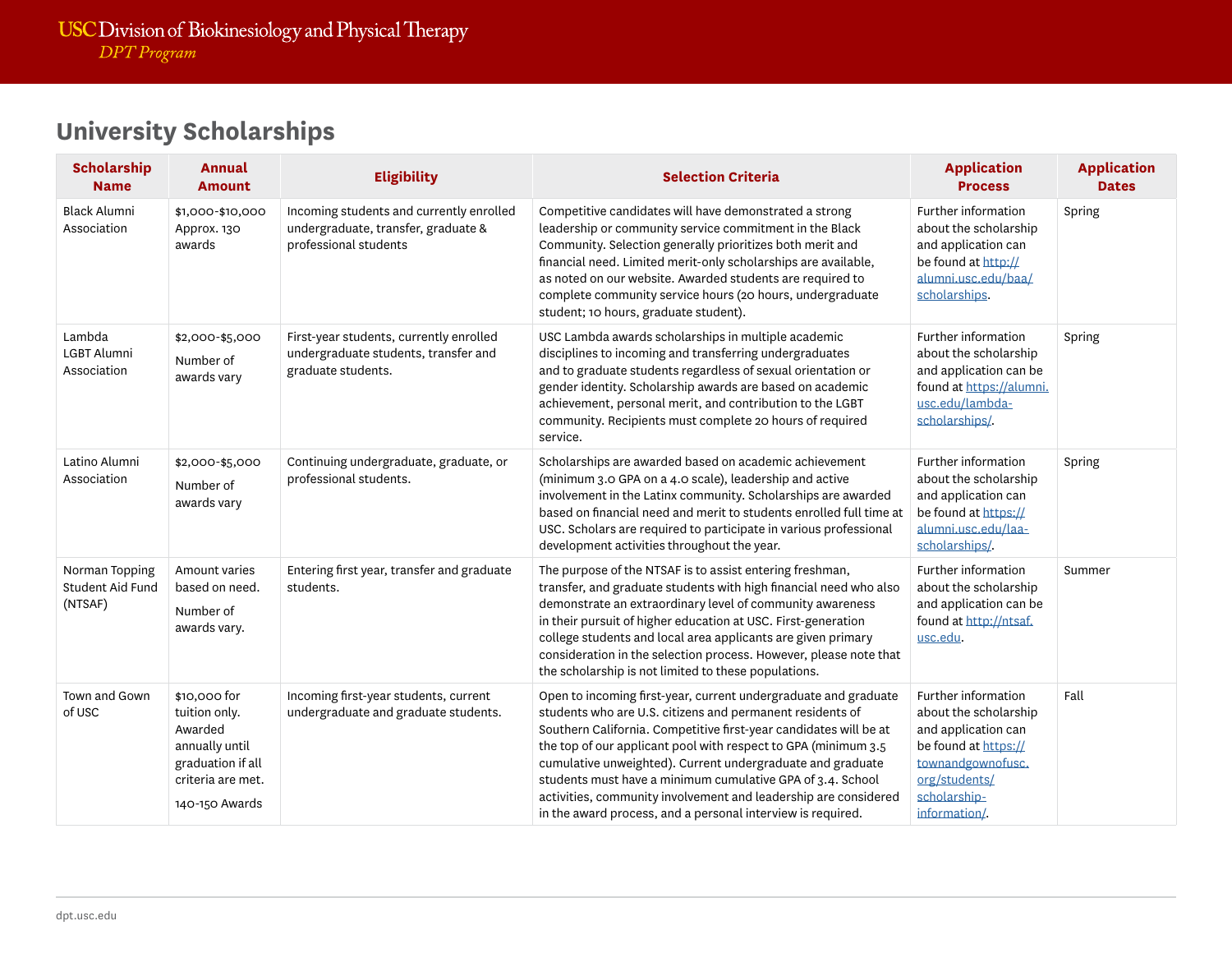### **Professional Organization Scholarships**

| <b>Scholarship</b><br><b>Name</b>       | <b>Annual</b><br><b>Amount</b> | <b>Eligibility</b>                                                                                                                                                                                                                                                                                                                                                                                                                                                                                                                                                                                                                                                                  | <b>Selection Criteria</b>                                                                                                                                                                                                                                                                                                                                                                                                                                                                                                                                                            | <b>Application</b><br><b>Process</b>                                                                                                                                                                                                                          | <b>Application</b><br><b>Dates</b> |
|-----------------------------------------|--------------------------------|-------------------------------------------------------------------------------------------------------------------------------------------------------------------------------------------------------------------------------------------------------------------------------------------------------------------------------------------------------------------------------------------------------------------------------------------------------------------------------------------------------------------------------------------------------------------------------------------------------------------------------------------------------------------------------------|--------------------------------------------------------------------------------------------------------------------------------------------------------------------------------------------------------------------------------------------------------------------------------------------------------------------------------------------------------------------------------------------------------------------------------------------------------------------------------------------------------------------------------------------------------------------------------------|---------------------------------------------------------------------------------------------------------------------------------------------------------------------------------------------------------------------------------------------------------------|------------------------------------|
| <b>Rizing Tide Crest</b><br>Scholarship |                                | · Be an undergraduate student entering<br>a graduate program OR be a student<br>entering a PTA to DPT Bridge Program;<br>· Have an underrepresented racial and/or<br>ethnic heritage (American Indian/Alaska<br>Native, Asian, Black/African American,<br>Hispanic/Latino, Middle Eastern/North<br>African, Native Hawaiian/Other Pacific<br>Islander and/or multi-ethnic with 50%<br>representation from above list);<br>· Be a U.S. citizen;<br>• Pursue a Doctor of Physical Therapy<br>degree;<br>· Have earned a minimum cumulative 3.2<br>GPA in your undergraduate studies/PTA<br>program; and<br>· Have been accepted into a CAPTE-<br>accredited PT program within the US. | Rizing Tide will annually award the Crest scholarship to three<br>students who are pursuing a physical therapy degree-and who<br>come from an underrepresented racial and/or ethnic background.<br>Applicants must be either undergraduate students who are<br>going on to attend graduate school or PTAs entering a bridge PT<br>program. Each scholarship awards up to \$14,000-and may be<br>renewed twice. Funds may be used to cover any school expenses<br>(e.g., tuition, room and board, books, or fees) and will be paid<br>directly to the school's financial institution. | All applications must<br>include transcripts<br>showing a final<br>cumulative GPA<br>in addition to an<br>acceptance letter from<br>the CAPTE-accredited<br>school that the<br>applicant will attend.                                                         | Summer                             |
| <b>Rizing Tide-Surge</b><br>Scholarship | \$10,000                       | · Be a graduate of a CAPTE-accredited<br>physical therapy program;<br>· Be a U.S. citizen;<br>· Have an underrepresented racial and/or<br>ethnic heritage (self-identify as BIPOC);<br>· Have earned a minimum cumulative 3.2<br>GPA in your PT program;<br>. Attend a PT residency program within the<br>US; and<br>· Remain in good standing until completion<br>of the residency program.                                                                                                                                                                                                                                                                                        | Each year, Rizing Tide will award two Surge scholarships to<br>graduating physical therapy students or licensed physical<br>therapists who are entering a residency program-and who<br>come from an underrepresented racial and/or ethnic background<br>(self-identifying as BIPOC). Each recipient will receive a one-<br>time payment of up to \$10,000, which will be paid directly to<br>the residency program provider and may be used to cover any<br>residency expenses (e.g., tuition, room and board, or fees). This<br>scholarship is not open for renewal.                | Applications must<br>include transcripts<br>showing a final<br>cumulative GPA from PT<br>school in addition to an<br>acceptance letter from<br>the residency program<br>the applicant will<br>attend. Two letters of<br>recommendations are<br>also required. | Fall                               |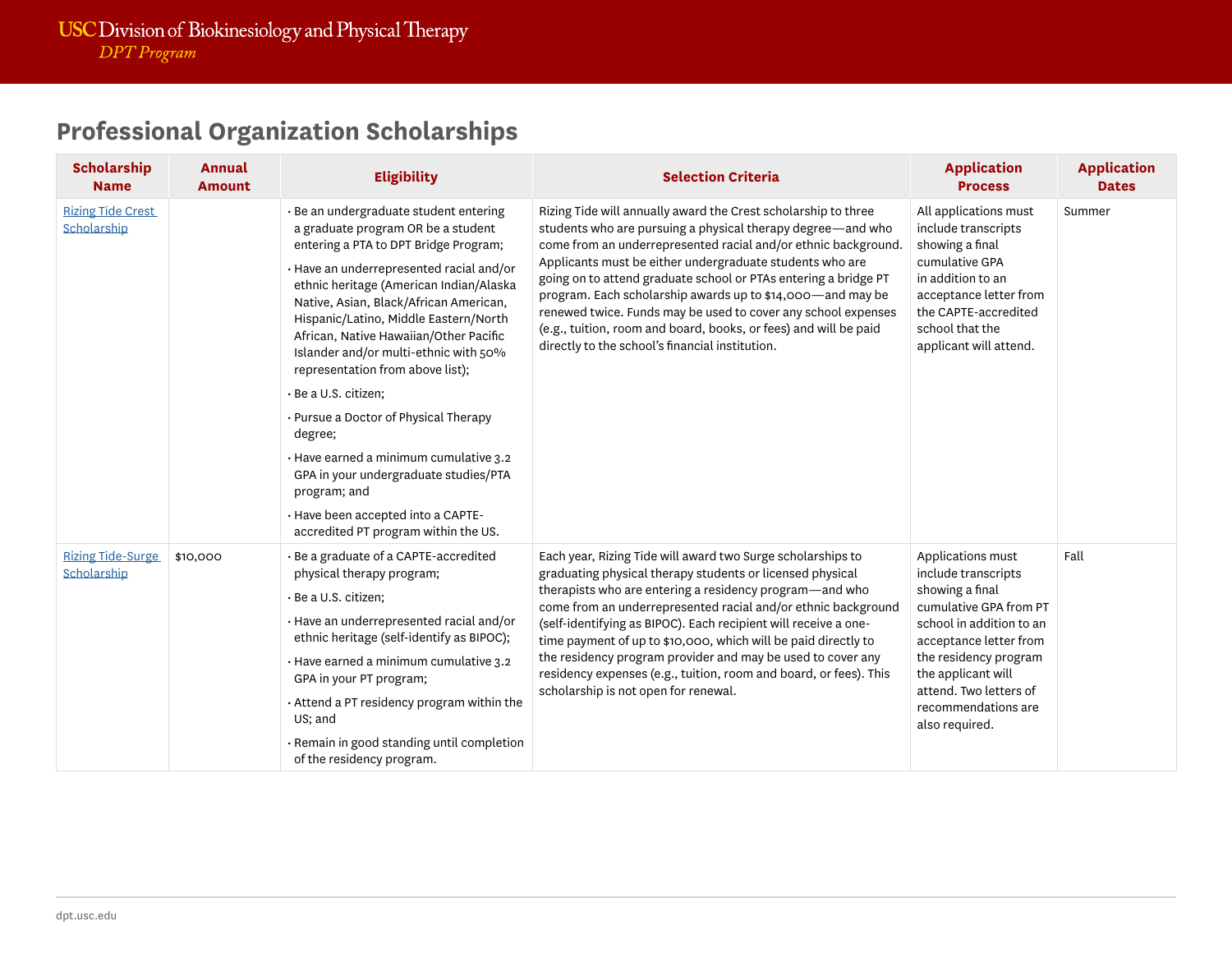### **Professional Organization Scholarships**

| <b>Scholarship</b><br><b>Name</b>                                                     | <b>Annual</b><br><b>Amount</b>                     | <b>Eligibility</b>                                                                                                                                                                                                                                                                                                                                 | <b>Selection Criteria</b>                                                                                                                                                                                                                                                                                                         | <b>Application</b><br><b>Process</b> | <b>Application</b><br><b>Dates</b> |
|---------------------------------------------------------------------------------------|----------------------------------------------------|----------------------------------------------------------------------------------------------------------------------------------------------------------------------------------------------------------------------------------------------------------------------------------------------------------------------------------------------------|-----------------------------------------------------------------------------------------------------------------------------------------------------------------------------------------------------------------------------------------------------------------------------------------------------------------------------------|--------------------------------------|------------------------------------|
| <b>APTA-Minority</b><br>Scholarship<br><b>Award</b>                                   | \$5,000                                            | The applicant must be a current student<br>in their final year of a DPT program; a US<br>citizen or legal permanent resident; and<br>a member of one of the following racial/<br>ethnic minority groups: African-American<br>or Black, Asian, Native Hawaiian or other<br>Pacific Islander, American Indian/Alaska<br>Native, and Hispanic/Latino. | The student must show evidence of contributions in the areas of<br>minority affairs and services and high scholastic achievement.<br>The student must possess potential for superior achievements<br>in the profession of physical therapy, as well as professional<br>excellence as a physical therapist.                        |                                      | Fall                               |
| <b>American</b><br>Academy of<br>Phyiscal Therapy<br>(AAPT)                           | unknown                                            | Any PT or PTA student who is in his/her<br>final year of training is eligible to apply.                                                                                                                                                                                                                                                            | GPA, leadership, community engagement and financial need will<br>be considered.                                                                                                                                                                                                                                                   |                                      | TBD                                |
| <b>National</b><br>Association of<br><b>Black Physical</b><br><b>Therapists NABPT</b> | \$500-\$1,000                                      | Prospective and Current Student<br>Scholarship                                                                                                                                                                                                                                                                                                     |                                                                                                                                                                                                                                                                                                                                   |                                      | Fall                               |
| <b>AMBUCS</b>                                                                         | \$500-\$1,500, one<br>two-year award<br>of \$6,000 | Incoming or current students must be<br>US citizens accepted in a graduate-<br>level program that is accredited by the<br>appropriate therapy profession authority<br>in physical therapy, occupational therapy,<br>speech language pathology, or hearing<br>audiology. Assistant or undergraduate<br>programs are not eligible.                   | Awards are based on financial need, commitment to local<br>community, character for compassion and integrity, and career<br>objectives.                                                                                                                                                                                           |                                      | Spring                             |
| <b>APTA</b>                                                                           | \$1,000                                            | A student physical therapist and student<br>physical therapist assistant member with<br>exceptional overall accomplishments<br>and contributions to APTA, the Student<br>Assembly, and the physical therapy<br>profession. The outstanding student<br>physical therapist will receive a<br>\$1,000 scholarship.                                    | Applicants must currently be enrolled in their final year of an<br>accredited or developing physical therapist or physical therapist<br>assistant education program. The applicant must be a current<br>member of APTA. Elected officers of the Student Assembly Board<br>of Directors and Nominating Committee are not eligible. |                                      | Fall                               |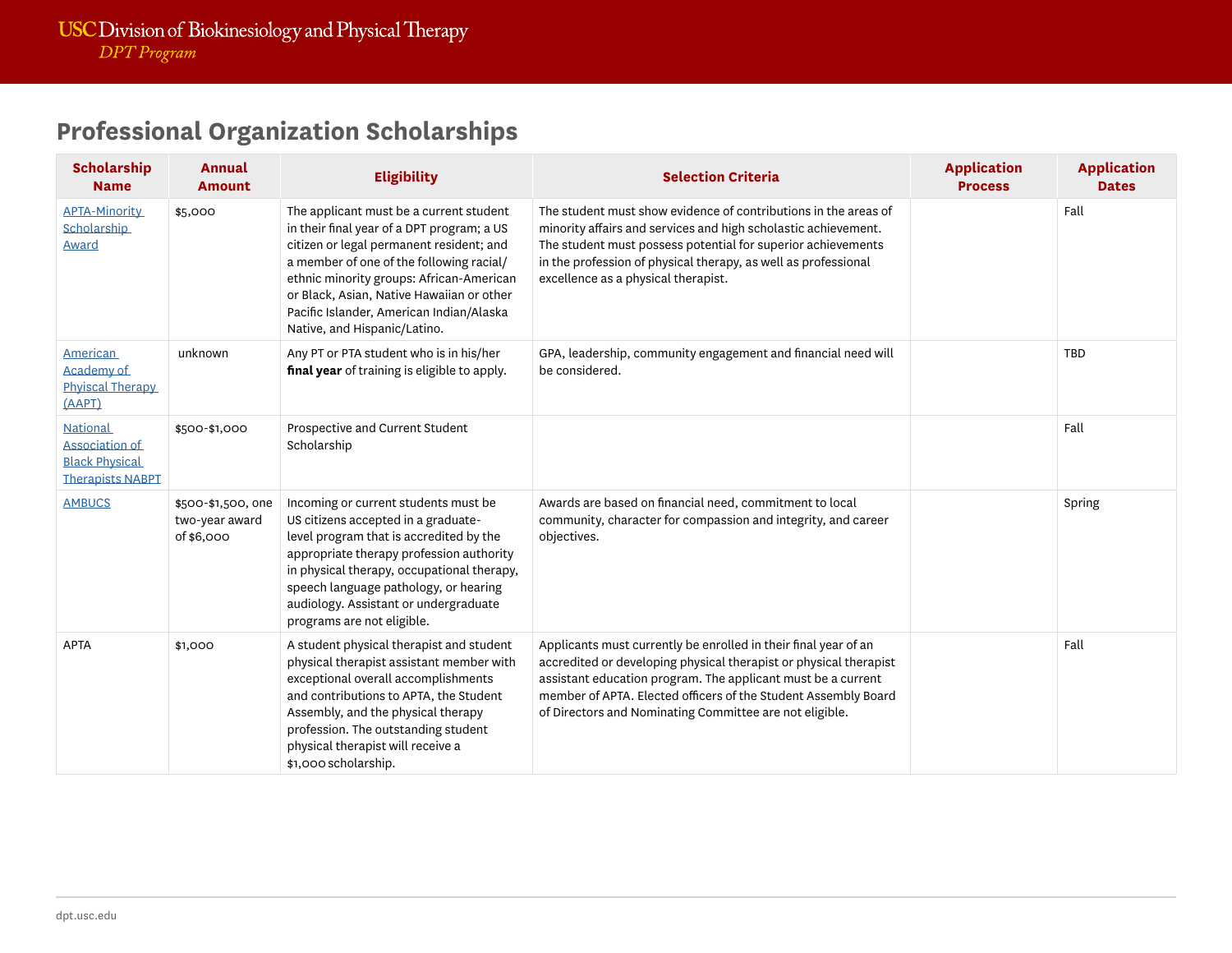| <b>Scholarship</b><br><b>Name</b>                                                    | Annual<br><b>Amount</b> | <b>Eligibility</b>                                                                                                                                                                                                                                                                                                                                                                                                                                                                                                                                                                         | <b>Selection Criteria</b>                                                                                                                                                                                                                                                                                                                               | <b>Application</b><br><b>Process</b>                                                                                                                                                                                                                                     | <b>Application</b><br><b>Dates</b> |
|--------------------------------------------------------------------------------------|-------------------------|--------------------------------------------------------------------------------------------------------------------------------------------------------------------------------------------------------------------------------------------------------------------------------------------------------------------------------------------------------------------------------------------------------------------------------------------------------------------------------------------------------------------------------------------------------------------------------------------|---------------------------------------------------------------------------------------------------------------------------------------------------------------------------------------------------------------------------------------------------------------------------------------------------------------------------------------------------------|--------------------------------------------------------------------------------------------------------------------------------------------------------------------------------------------------------------------------------------------------------------------------|------------------------------------|
| Alexis G. Philius<br>Scholarship-<br>Union of<br><b>Health Care</b><br>Professionals | \$2,000                 | The Alexis G. Philius scholarship is for students of Black/<br>African descent who are pursuing a license, certificate, or<br>health-care degree at an accredited college, university,<br>trade or technical school at any time between Jan. 1, 2021,<br>and Dec. 31, 2021.                                                                                                                                                                                                                                                                                                                | A minimum 3.0 GPA is required to apply.<br>Finalists may be required to participate in<br>a virtual interview, submit a bio, submit a<br>picture, and provide names of references.                                                                                                                                                                      | unacuhcp.org/scholarship                                                                                                                                                                                                                                                 | Spring                             |
| American<br>Indian College<br><b>Fund Full Circle</b><br>Scholarship                 | Varies                  | Any Native American U.S. citizen that is a member or<br>descendant of a state or federally recognized tribe with<br>at least a 2.0 GPA and enrolled as a full-time student can<br>apply.                                                                                                                                                                                                                                                                                                                                                                                                   | This scholarship is open to American<br>Indian and Alaska Native graduate<br>students enrolled full time at any<br>accredited institution. Candidates<br>must hold a cumulative GPA of 2.0 or<br>higher. Required application materials<br>include a digital photo, proof of tribal<br>enrollment, and an official or unofficial<br>college transcript. | https://collegefund.org/students/<br>scholarships/                                                                                                                                                                                                                       | Spring                             |
| American Indian<br><b>Education Fund</b>                                             | $$1,000-$<br>\$2,000    | Students must be enrolled between 6-18 credit hours<br>so that the scholarship is accessible to both part time<br>and full-time graduate students. The level of scholarship<br>funding is dependent on the number of hours enrolled<br>in graduate studies. Students must have a GPA of 2.5 or<br>above to be eligible for the scholarship. Online courses<br>and ABD (all but dissertation) are not applicable for the<br>graduate scholarship. All American Indian/Alaska Native<br>students who are enrolled in their Tribe or have a parent<br>who is an enrolled member are eligible. | The AIEF offers competitive grants to<br>American Indian, Native Hawaiian, or<br>Alaska Native graduate students who take<br>between six and 18 credits per term. This<br>award is reserved for on-campus students.<br>Applicants must demonstrate a cumulative<br>GPA of 2.5 or higher.                                                                | · Submit a completed Graduate<br>Scholarship Application.<br>· Provide documentation of tribal<br>enrollment for yourself or a parent.<br>· Provide transcripts.<br>Enroll in an accredited technical<br>school, college, or university as a<br>full-time undergraduate. | Spring                             |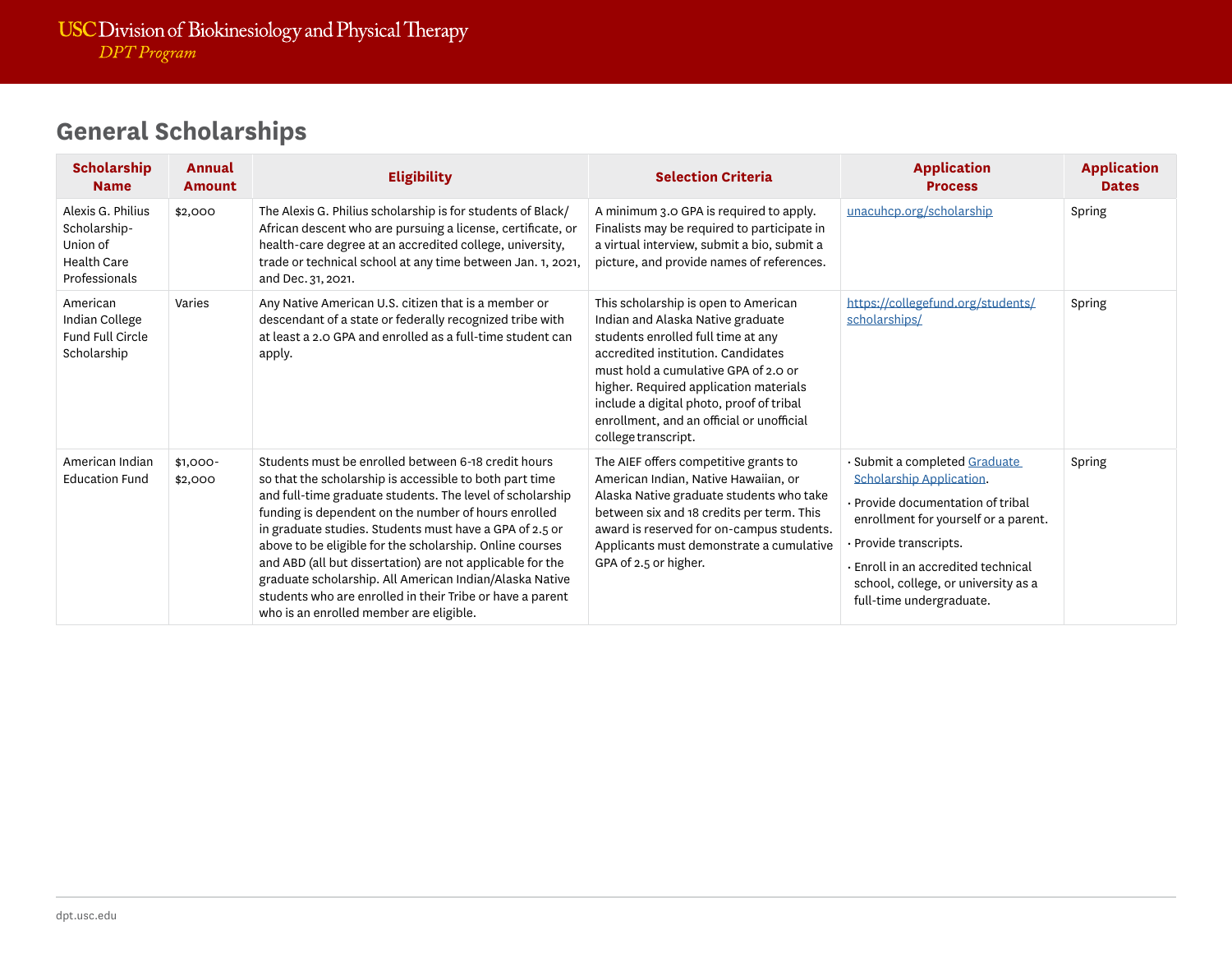| <b>Scholarship</b><br><b>Name</b>                        | Annual<br><b>Amount</b> | <b>Eligibility</b>                                                                                                                                                                                                                                                                                                                                                                                                                                                                                                                                                                                                                                                                                                                                                                                                                                                                                                                                          | <b>Selection Criteria</b>                                                                                                                                                                                                                                                                                                                                     | <b>Application</b><br><b>Process</b>                                  | <b>Application</b><br><b>Dates</b> |
|----------------------------------------------------------|-------------------------|-------------------------------------------------------------------------------------------------------------------------------------------------------------------------------------------------------------------------------------------------------------------------------------------------------------------------------------------------------------------------------------------------------------------------------------------------------------------------------------------------------------------------------------------------------------------------------------------------------------------------------------------------------------------------------------------------------------------------------------------------------------------------------------------------------------------------------------------------------------------------------------------------------------------------------------------------------------|---------------------------------------------------------------------------------------------------------------------------------------------------------------------------------------------------------------------------------------------------------------------------------------------------------------------------------------------------------------|-----------------------------------------------------------------------|------------------------------------|
| American Indian<br><b>Graduate Center</b><br>Scholarship | Varies                  | . Must be enrolled full or part-time in a U.S. accredited<br>non-profit institution.<br>· Must be pursuing either an associate, bachelor, master,<br>doctorate, or another terminal or professional degree in<br>any field of study.<br>• Must show a demonstrated unmet need by having<br>your financial aid officer fill out our online financial aid<br>verification form.<br>• Applicants must not have been awarded an American<br>Indian Graduate Center scholarship for the previous year.<br>• Must be an enrolled member or a first- or second-<br>generation descendant of a federally or state-recognized<br>enrolled Tribe.<br>· Must provide proof of Tribal enrollment via a copy<br>of their Certificate Degree of Indian Blood, Tribal<br>membership card, Tribal Eligibility Certificate (TEC),<br>OR a letter of enrollment/descendancy from your tribal<br>enrollment office. Faxed and emailed documents will no<br>longer be accepted. | AIGC offers several graduate scholarships<br>for candidates who are enrolled members<br>of federally recognized American Indian<br>Tribes or Alaska Native groups. Awards are<br>available for students pursuing degrees in<br>STEM fields, veterinary medicine, public<br>health, nursing, and library science. AIGC<br>also sponsors a graduate fellowship. | https://www.aigcs.org/scholarships-<br>fellowships/graduate-students/ | Fall                               |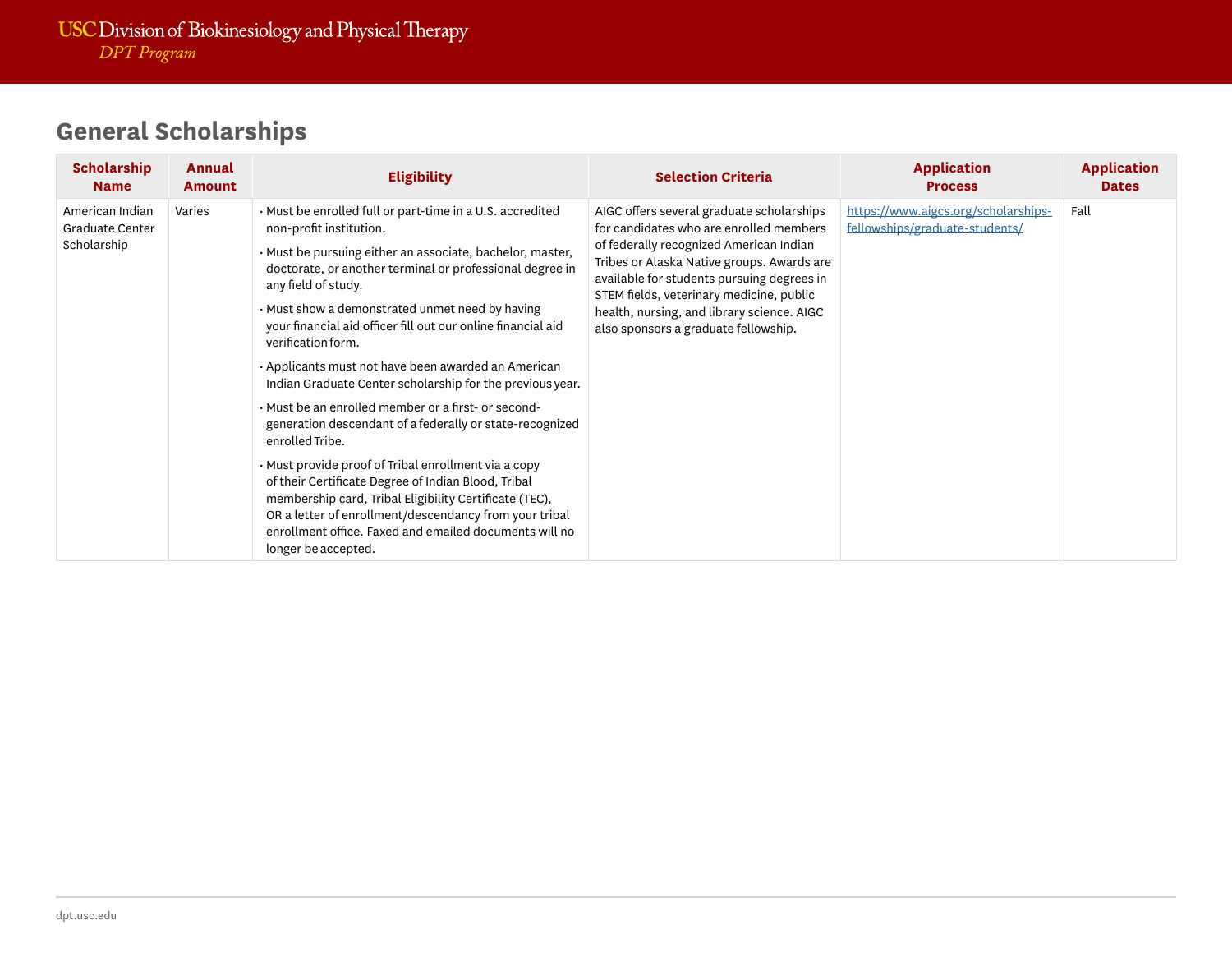| <b>Scholarship</b><br><b>Name</b>                           | Annual<br><b>Amount</b> | <b>Eligibility</b>                                                                                                                                                                                                                                                                                                                                                                                                                                                                                                                                                                                                                                                                                                                                                                                                                                                | <b>Selection Criteria</b>                                                                                                                                                                                                                                                                                                                                                                                                           | <b>Application</b><br><b>Process</b>                 | <b>Application</b><br><b>Dates</b> |
|-------------------------------------------------------------|-------------------------|-------------------------------------------------------------------------------------------------------------------------------------------------------------------------------------------------------------------------------------------------------------------------------------------------------------------------------------------------------------------------------------------------------------------------------------------------------------------------------------------------------------------------------------------------------------------------------------------------------------------------------------------------------------------------------------------------------------------------------------------------------------------------------------------------------------------------------------------------------------------|-------------------------------------------------------------------------------------------------------------------------------------------------------------------------------------------------------------------------------------------------------------------------------------------------------------------------------------------------------------------------------------------------------------------------------------|------------------------------------------------------|------------------------------------|
| Association<br>on Indian<br>American Affairs<br>Scholarship | Varies                  | Be enrolled with your respective Tribe, either federally<br>recognized or non-federally recognized Tribe, from the<br>continental US or Alaska.<br>Submit a copy of Tribal enrollment (there is no minimum<br>blood quantum requirement for eligibility). This can be a<br>copy of the student's Tribal I.D. card or a copy of an official<br>letter from the Tribe. You must be directly recognized as a<br>citizen or member of your Tribal Nation.<br>Be enrolled as a full-time student.<br>Have a minimum 2.5 GPA.<br>Submit a current class schedule and transcript.<br>Attend an accredited institution seeking an associate<br>degree or higher (the Association does not fund certificate<br>programs or seminaries).<br>Provide essays described in the application that show<br>the student's connection to their Tribal Nation and<br>Indian Country. | The AAIA Scholarship is open to full-time<br>students belonging to any federally,<br>state, or non-federally recognized Tribe in<br>the contiguous U.S. or Alaska. Required<br>application materials include an official<br>transcript, proof of tribal enrollment and a<br>two-to three-page essay.                                                                                                                                | https://www.indian-affairs.org/<br>scholarships.html | Spring                             |
| <b>Cherokee Nation</b><br>Scholarships                      | Varies                  |                                                                                                                                                                                                                                                                                                                                                                                                                                                                                                                                                                                                                                                                                                                                                                                                                                                                   | The Cherokee Nation offers two graduate-<br>level scholarships for tribal members. The<br>Graduate Scholarship award funds students<br>pursuing their first master's or doctoral<br>degree, while the Direct Study Scholarship<br>is available to candidates pursuing a<br>postgraduate degree in a field aimed<br>at strengthening the Cherokee Nation<br>government and economy. Residency<br>restrictions apply for both awards. | https://scholarships.cherokee.org/                   | TBD                                |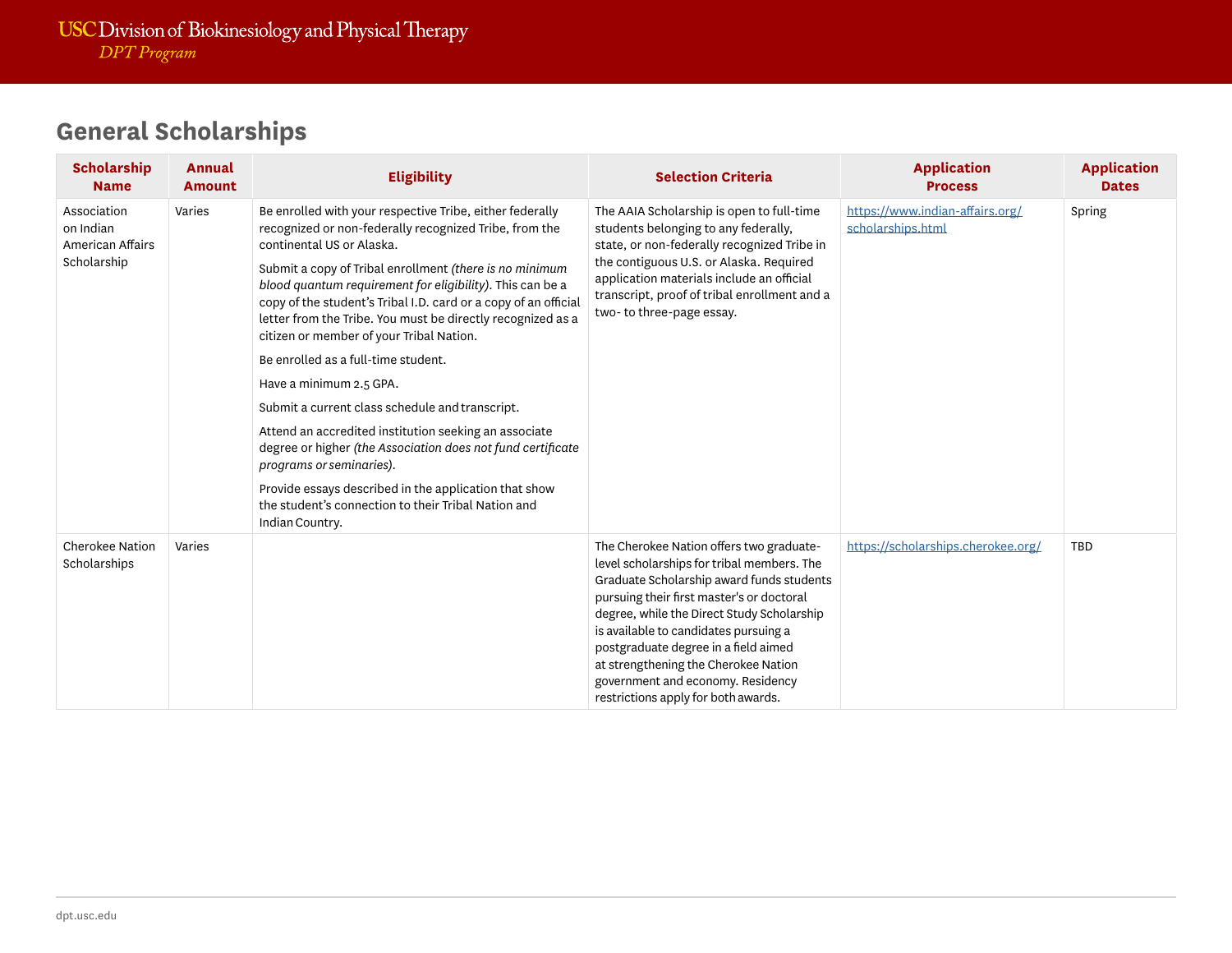| <b>Scholarship</b><br><b>Name</b>                                           | Annual<br><b>Amount</b> | <b>Eligibility</b>                                                                                                                                                                                                                                                                                                                                                                                                                                                                                           | <b>Selection Criteria</b>                                                                                                                                                                                                                                                                                                                                                                                                                        | <b>Application</b><br><b>Process</b>                                                            | <b>Application</b><br><b>Dates</b> |
|-----------------------------------------------------------------------------|-------------------------|--------------------------------------------------------------------------------------------------------------------------------------------------------------------------------------------------------------------------------------------------------------------------------------------------------------------------------------------------------------------------------------------------------------------------------------------------------------------------------------------------------------|--------------------------------------------------------------------------------------------------------------------------------------------------------------------------------------------------------------------------------------------------------------------------------------------------------------------------------------------------------------------------------------------------------------------------------------------------|-------------------------------------------------------------------------------------------------|------------------------------------|
| <b>Chickasaw Nation</b><br>Scholarships &<br>Grants                         | Varies                  |                                                                                                                                                                                                                                                                                                                                                                                                                                                                                                              | The Chickasaw Nation sponsors several<br>financial aid opportunities for tribal<br>members seeking graduate degrees. The<br>General Scholarship is open to part- or<br>full-time Chickasaw students who maintain<br>a cumulative GPA of 3.0 or higher. Master's<br>and doctoral students with at least a<br>2.0 GPA may apply for additional grants.<br>Additional opportunities include textbook<br>grants and a laptop scholarship.            | https://www.chickasaw.net/<br>services/higher-education-grants-<br>scholarships-incentives.aspx | Spring<br>Summer<br>Fall           |
| Congressional<br><b>Black Caucus</b><br>Spouses<br>Education<br>Scholarship | Varies                  | · Be a U.S. citizen/legal permanent resident.<br>Live or attend academic institution in a CBC<br>Members district.<br>· Be preparing to pursue, or currently pursuing, an<br>undergraduate or graduate degree full-time at an<br>accredited college or university. Current high school<br>seniors are also eligible to apply.<br>$\cdot$ Have a minimum 2.5 GPA.<br>$\cdot$ Exhibit leadership and be active in community.<br>· Selected applicants will be qualified African-American<br>or Black students. | · The completed online application<br>must be submitted by 11:59 pm on the<br>deadline date.<br>· Personal Statement Response<br>· Two completed recommender requests<br>· Transcript(s)<br>Resume listing work experience,<br>extracurricular activities, honors,<br>community service and special skills<br>A recent photograph suitable for<br>publication (i.e. graduation or other<br>professional quality photograph with<br>formal dress) | https://cbcfinc.academicworks.com/<br>opportunities/727                                         | Spring                             |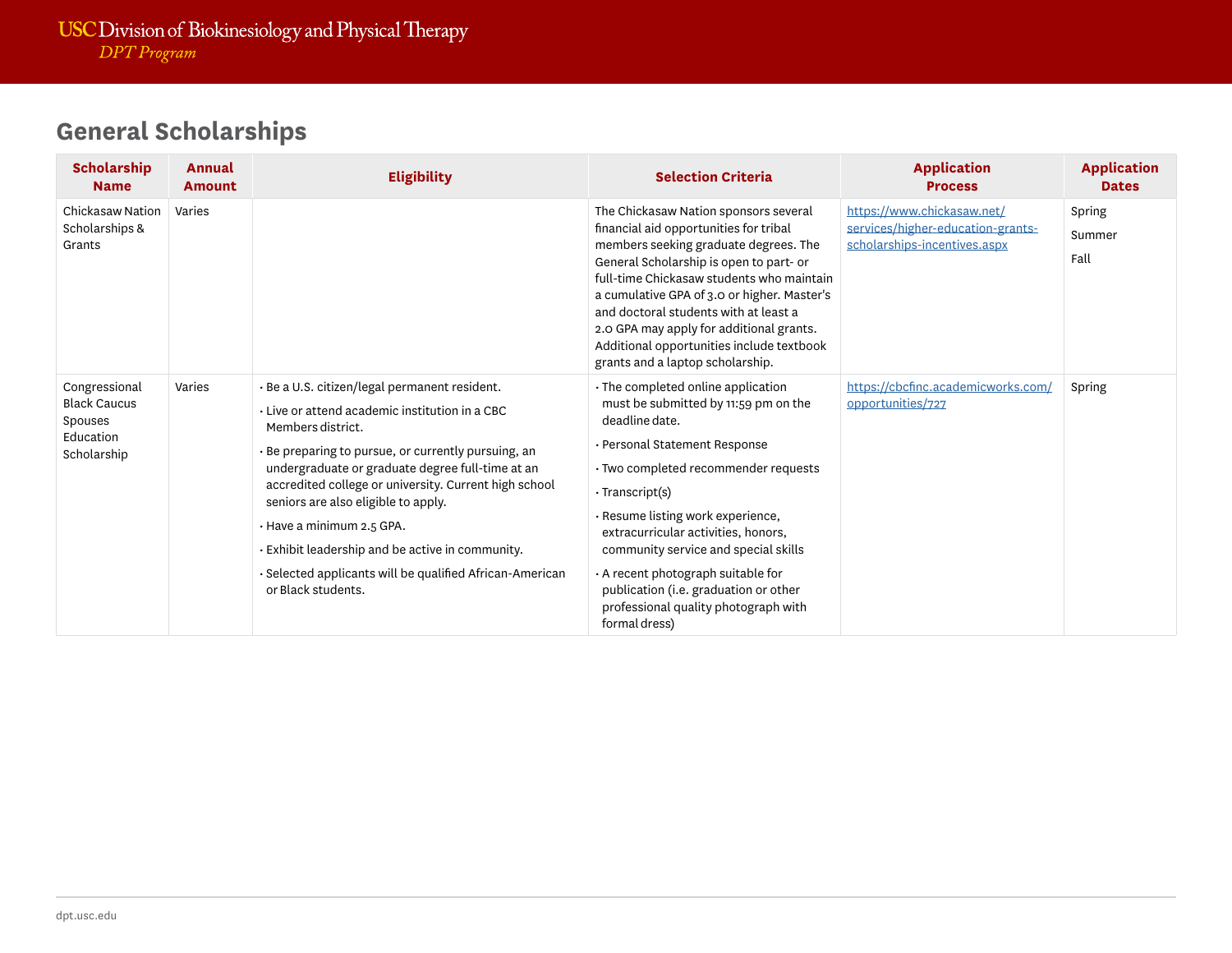| <b>Scholarship</b><br><b>Name</b>                                                                                                         | Annual<br><b>Amount</b> | <b>Eligibility</b>                                                                                                                                                                                                                                                                                                                                                                                                          | <b>Selection Criteria</b>                                                                                                                                                                                                                                                                                                                                                                                                                                                                                                                                                    | <b>Application</b><br><b>Process</b>                                                                 | <b>Application</b><br><b>Dates</b> |
|-------------------------------------------------------------------------------------------------------------------------------------------|-------------------------|-----------------------------------------------------------------------------------------------------------------------------------------------------------------------------------------------------------------------------------------------------------------------------------------------------------------------------------------------------------------------------------------------------------------------------|------------------------------------------------------------------------------------------------------------------------------------------------------------------------------------------------------------------------------------------------------------------------------------------------------------------------------------------------------------------------------------------------------------------------------------------------------------------------------------------------------------------------------------------------------------------------------|------------------------------------------------------------------------------------------------------|------------------------------------|
| Congressional<br><b>Black Caucus</b><br>Louis Stokes<br><b>Health Scholars</b><br>Program,<br>sponsored by<br>United Health<br>Foundation | \$8,000                 | · Be a U.S. citizen/legal permanent resident.<br>$\cdot$ Be pursuing an undergraduate degree full-time at an<br>accredited college or university.<br>$\cdot$ Pursuing a major that will lead to a career as a primary<br>health care professional.<br>· Have a minimum 3.0 GPA.<br>$\cdot$ Exhibit leadership and be active in community.<br>· Selected applicants will be qualified African-American<br>or Black students. | · The completed online application<br>must be submitted by 11:59 pm on the<br>deadline date.<br>· Personal Statement Response<br>· Two completed recommender requests<br>$\cdot$ Transcript(s)<br>· Resume listing work experience,<br>extracurricular activities, honors,<br>community service and special skills<br>A recent photograph suitable for<br>publication (i.e. graduation or other<br>professional quality photograph with                                                                                                                                      | https://cbcfinc.academicworks.com/<br>opportunities/741                                              | Spring                             |
| Osage Nation<br><b>Higher Education</b><br>Scholarship                                                                                    | Varies                  |                                                                                                                                                                                                                                                                                                                                                                                                                             | formal dress)<br>The Osage Nation Higher Education<br>Scholarship is available to Osage students<br>pursuing post-secondary education at the<br>associate level or beyond. A wide range of<br>educational choices is supported, including<br>associates, bachelors, masters, and<br>doctoral degree programs at accredited<br>schools. Students must maintain a<br>minimum 2.0 GPA and be in good standing<br>to remain eligible for scholarship funding.<br>Students may not receive the Career<br>Training Scholarship and Higher Education<br>Scholarship simultaneously. | https://www.osagenation-nsn.gov/<br>what-we-do/education-department/<br>higher-education-scholarship | Spring                             |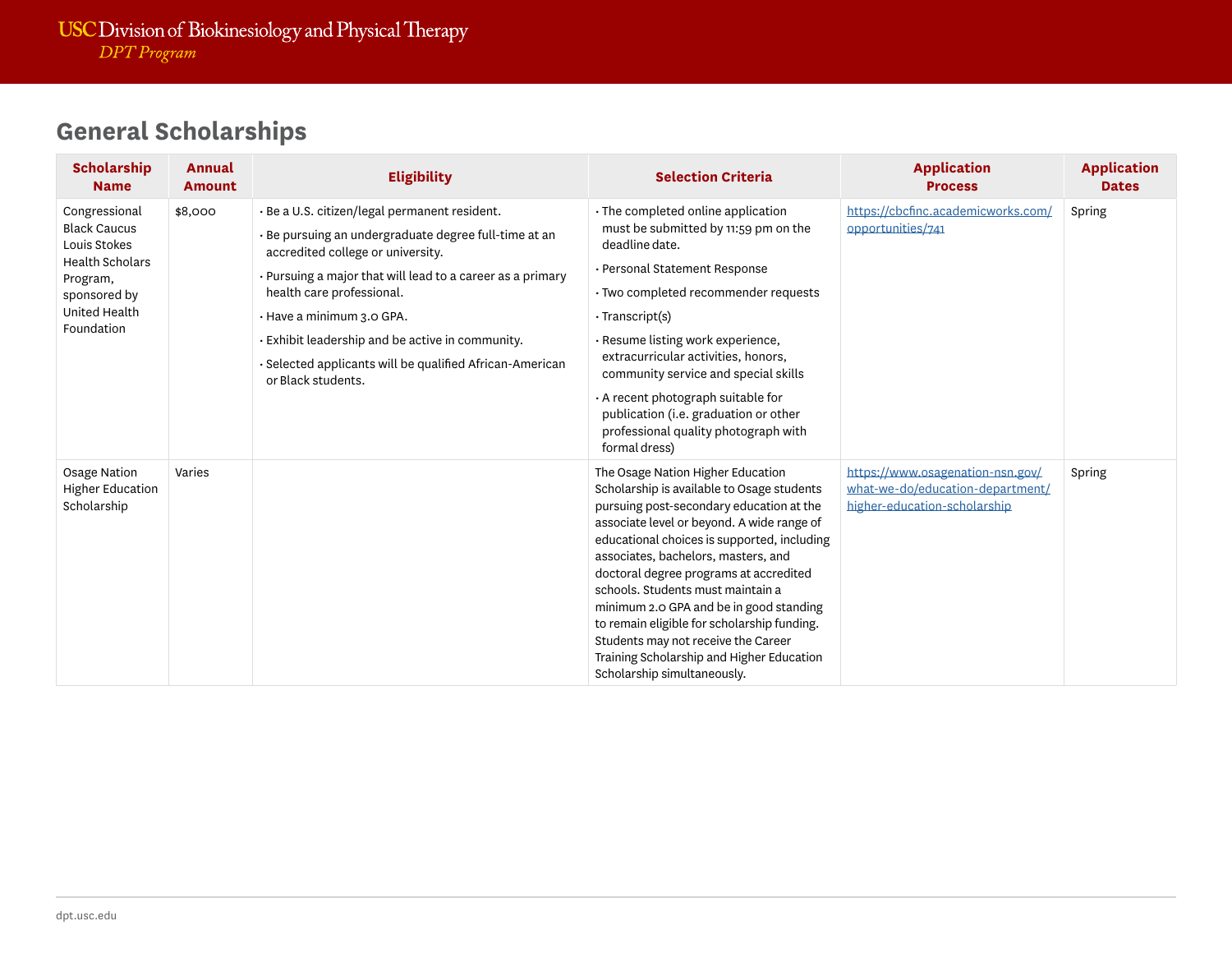| <b>Scholarship</b><br><b>Name</b>                                                                                                                       | <b>Annual</b><br><b>Amount</b>         | <b>Eligibility</b>                                                                                                                                                                                                                                                                                                                                                                                                                                                                                         | <b>Selection Criteria</b>                                                                                                                                                                                                                                                                                                                                     | <b>Application</b><br><b>Process</b>                                                                                                                                                                                                                                                                                                                                                                                                                                                                                            | <b>Application</b><br><b>Dates</b> |
|---------------------------------------------------------------------------------------------------------------------------------------------------------|----------------------------------------|------------------------------------------------------------------------------------------------------------------------------------------------------------------------------------------------------------------------------------------------------------------------------------------------------------------------------------------------------------------------------------------------------------------------------------------------------------------------------------------------------------|---------------------------------------------------------------------------------------------------------------------------------------------------------------------------------------------------------------------------------------------------------------------------------------------------------------------------------------------------------------|---------------------------------------------------------------------------------------------------------------------------------------------------------------------------------------------------------------------------------------------------------------------------------------------------------------------------------------------------------------------------------------------------------------------------------------------------------------------------------------------------------------------------------|------------------------------------|
| Congressional<br><b>Black Caucus</b><br>(CBC) Spouses<br>Education<br>Scholarship                                                                       | \$500-<br>\$8,200                      | · Be a U.S. citizen/legal permanent resident.<br>· Live or attend academic institution in a CBC<br>Members district.<br>· Be preparing to pursue, or currently pursuing, an<br>undergraduate or graduate degree full-time at an<br>accredited college or university. Current high school<br>seniors are also eligible to apply.<br>· Have a minimum 2.5 GPA on 4.0 scale<br>Exhibit leadership and be active in community<br>· Selected applicants will be qualified African-American<br>or Black students | The Congressional Black Caucus provides<br>this scholarship to full-time graduate<br>students in any academic field who identify<br>as Black or African-American. Candidates<br>should maintain a GPA of 2.5 or higher,<br>demonstrate an interest in leadership and<br>community service, and provide two letters<br>of recommendation and a current resume. | https://cbcfinc.academicworks.com/<br>opportunities/727<br>· The completed online application<br>must be submitted by 11:59 pm on<br>the deadline date.<br>· Personal Statement Response<br>· Two completed recommender<br>requests<br>$\cdot$ Transcript(s)<br>· Resume listing work experience,<br>extracurricular activities, honors,<br>community service and special skills<br>$\cdot$ A recent photograph suitable for<br>publication (i.e., graduation or other<br>professional quality photograph<br>with formal dress) | Fall                               |
| Congressional<br><b>Black Caucus</b><br>Foundation<br>Louis Stokes<br><b>Health Scholars</b><br>Program,<br>sponsored by<br>United Health<br>Foundation | \$8,000<br>(multi-year<br>scholarship) | · Be a U.S. citizen/legal permanent resident.<br>· Be pursuing an undergraduate degree full-time at an<br>accredited college or university.<br>• Pursuing a major that will lead to a career as a primary<br>health-care professional.<br>· Have a minimum 3.0 GPA<br>· Exhibit leadership and be active in community.<br>· Selected applicants will be qualified African-American<br>or Black students.                                                                                                   | This opportunity offers multi-year<br>scholarships to increase the number of<br>qualified, competitive African-American or<br>Black students pursuing a degree in health<br>care to include, but not limited to internal<br>medicine, family medicine and pediatrics.                                                                                         | https://cbcfinc.academicworks.com/<br>opportunities/741<br>· The completed online application<br>must be submitted by 11:59 pm on<br>the deadline date.<br>· Personal Statement Response<br>· Two completed recommender<br>requests<br>· Transcript(s)<br>· Resume listing work experience,<br>extracurricular activities, honors,<br>community service and special skills<br>· A recent photograph suitable for<br>publication (i.e., graduation or other<br>professional quality photograph in<br>with formal dress)          | Spring                             |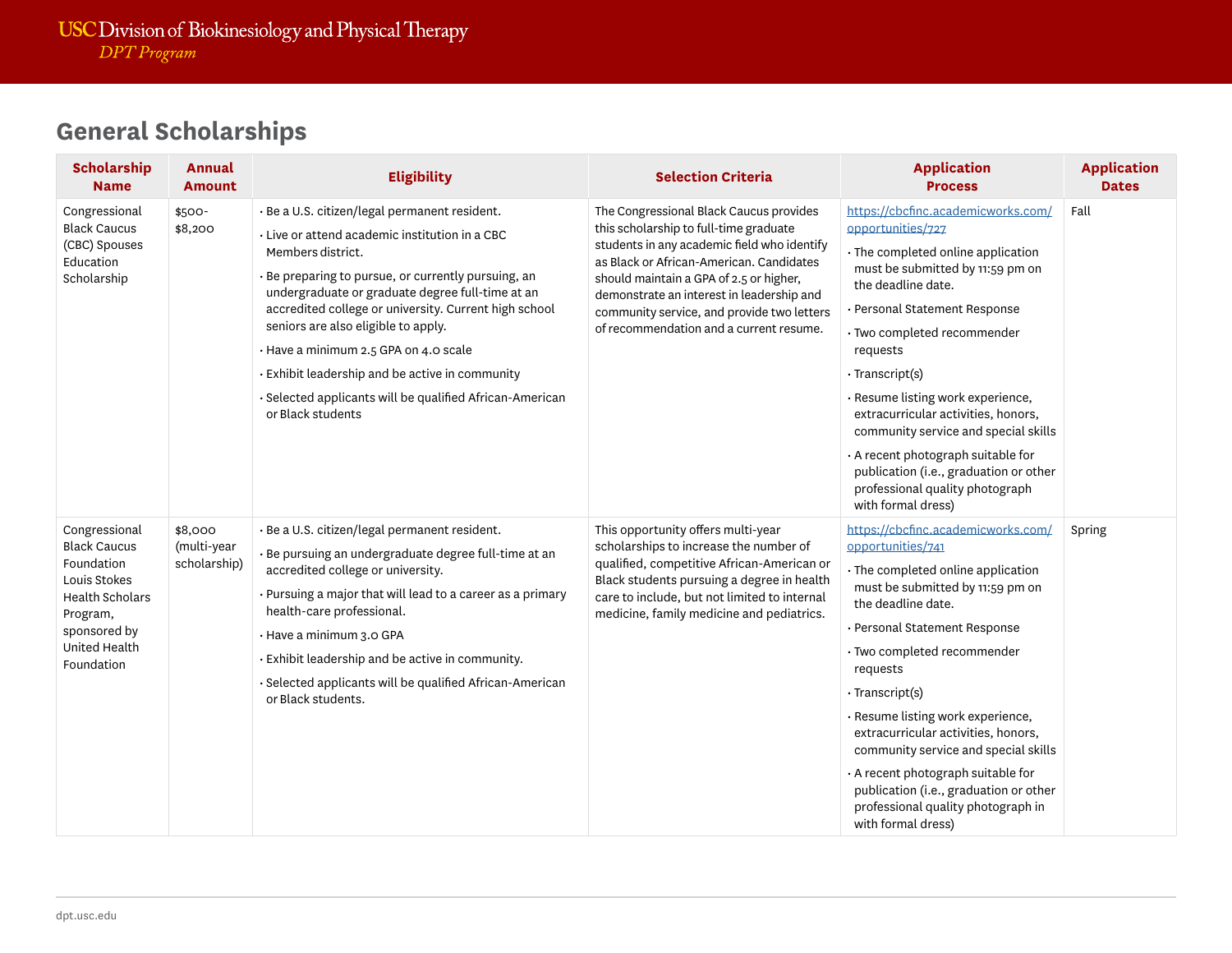| <b>Scholarship</b><br><b>Name</b>               | Annual<br><b>Amount</b>                              | <b>Eligibility</b>                                                                                                                                                                                                                                                                                                                                                                                                                                                                                                                                                                                                                                                                                                                                                                                                                                                                                                                                                                                                                                                                                                                                                                                                                                                        | <b>Selection Criteria</b>                                                                                                                                                                                                                                                                                                                                                                                                                                                                                                                                                                                                                                                                                                                                                                                                                                                                                           | <b>Application</b><br><b>Process</b>                                   | <b>Application</b><br><b>Dates</b> |
|-------------------------------------------------|------------------------------------------------------|---------------------------------------------------------------------------------------------------------------------------------------------------------------------------------------------------------------------------------------------------------------------------------------------------------------------------------------------------------------------------------------------------------------------------------------------------------------------------------------------------------------------------------------------------------------------------------------------------------------------------------------------------------------------------------------------------------------------------------------------------------------------------------------------------------------------------------------------------------------------------------------------------------------------------------------------------------------------------------------------------------------------------------------------------------------------------------------------------------------------------------------------------------------------------------------------------------------------------------------------------------------------------|---------------------------------------------------------------------------------------------------------------------------------------------------------------------------------------------------------------------------------------------------------------------------------------------------------------------------------------------------------------------------------------------------------------------------------------------------------------------------------------------------------------------------------------------------------------------------------------------------------------------------------------------------------------------------------------------------------------------------------------------------------------------------------------------------------------------------------------------------------------------------------------------------------------------|------------------------------------------------------------------------|------------------------------------|
| Hispanic<br>Scholarship Fund                    | \$500-<br>\$5,000                                    | · Must be of Hispanic heritage<br>· U.S. citizen, permanent legal resident, or DACA.<br>· Minimum of 3.0 GPA (or equivalent) for high school<br>students; minimum of 2.5 GPA (or equivalent) for college<br>and graduate students.<br>· Plan to enroll full-time in an accredited, public, or not-for-<br>profit, four-year university, or graduate school, in the US,<br>for the 2021-2022 academic year<br>· Submit the FAFSA or state-based financial aid forms<br>(if applicable)                                                                                                                                                                                                                                                                                                                                                                                                                                                                                                                                                                                                                                                                                                                                                                                     | The HSF is a merit-based scholarship fund<br>that supports graduate students claiming<br>Hispanic heritage. Candidates must hold<br>a 2.5 GPA or higher who plan to enroll full<br>time in an accredited master's or doctoral<br>program. The HSF is open to all majors,<br>but STEM majors receive preference.                                                                                                                                                                                                                                                                                                                                                                                                                                                                                                                                                                                                     | https://www.hsf.net/scholarship                                        | Spring                             |
| Ford Foundation<br>Scholarship<br>(Ph.D./Sc.D.) | \$24,000<br>per year;<br>\$72,000 for<br>three years | · All U.S. citizens, U.S. nationals, and U.S. permanent<br>residents (holders of a Permanent Resident Card);<br>individuals granted deferred action status under the<br>Deferred Action for Childhood Arrivals Program;1<br>Indigenous individuals exercising rights associated with<br>the Jay Treaty of 1794; individuals granted Temporary<br>Protected Status; asylees; and refugees, regardless of<br>race, national origin, religion, gender, age, disability, or<br>sexual orientation;<br>· Individuals with evidence of superior academic<br>achievement (such as grade point average, class rank,<br>honors, or other designations);<br>· Individuals committed to a career in teaching and<br>research at the college or university level in the US;<br>· Individuals enrolled in or planning to enroll in an eligible<br>research-based (dissertation-required), program<br>leading to a Ph.D. or Sc.D. degree at a non-proprietary<br>(not for profit) U.S. institution of higher education no<br>later than Fall 2021;<br>· Individuals who as of the 2021 fall semester require a<br>minimum of three years of study2 to complete their Ph.D.<br>or Sc.D. degree; and<br>· Individuals who have not earned a doctoral degree at<br>any time, in any field. | This competition year the program will<br>award approximately 70 predoctoral<br>fellowships. These fellowships provide three<br>years of support for individuals engaged<br>in graduate study leading to a Doctor of<br>Philosophy (Ph.D.) or Doctor of Science<br>(Sc.D.) degree.<br>Predoctoral fellowships will be awarded<br>in a national competition administered<br>by the National Academies of Sciences,<br>Engineering, and Medicine on behalf of the<br>Ford Foundation. The awards will be made<br>to individuals who, in the judgment of the<br>review panels, have demonstrated superior<br>academic achievement, are committed to<br>a career in teaching and research at the<br>college or university level in the U.S., show<br>promise of future achievement as scholars<br>and teachers, and are well prepared to use<br>diversity as a resource for enriching the<br>education of all students. | https://sites.nationalacademies.org/<br>PGA/FordFellowships/PGA_171962 | Fall                               |